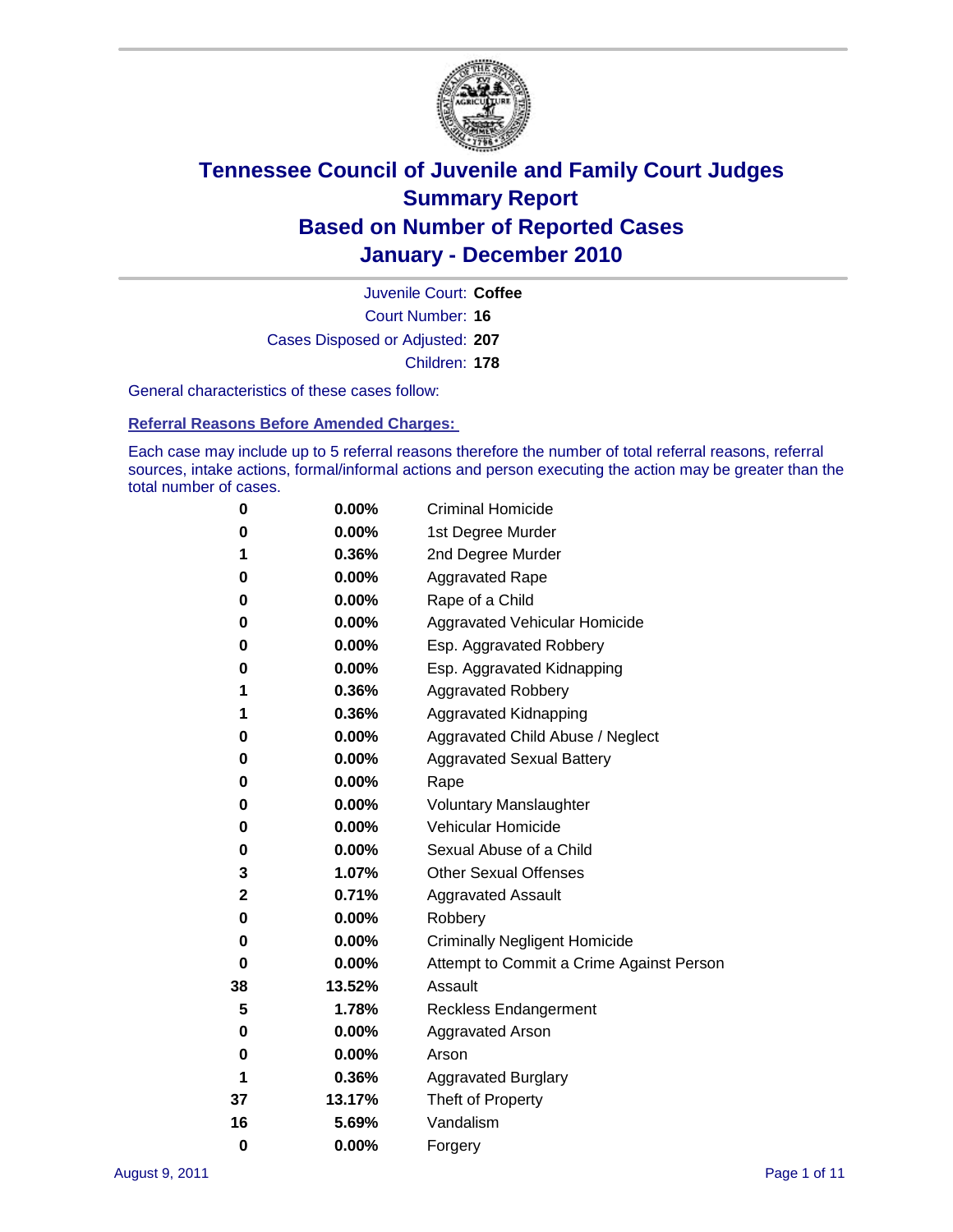

Court Number: **16** Juvenile Court: **Coffee** Cases Disposed or Adjusted: **207** Children: **178**

#### **Referral Reasons Before Amended Charges:**

Each case may include up to 5 referral reasons therefore the number of total referral reasons, referral sources, intake actions, formal/informal actions and person executing the action may be greater than the total number of cases.

| 0            | 0.00%  | <b>Worthless Checks</b>                                     |
|--------------|--------|-------------------------------------------------------------|
| 0            | 0.00%  | Illegal Possession / Fraudulent Use of Credit / Debit Cards |
| 5            | 1.78%  | <b>Burglary</b>                                             |
| 0            | 0.00%  | Unauthorized Use of a Vehicle                               |
| 0            | 0.00%  | <b>Cruelty to Animals</b>                                   |
| 0            | 0.00%  | Sale of Controlled Substances                               |
| 0            | 0.00%  | <b>Other Drug Offenses</b>                                  |
| 19           | 6.76%  | Possession of Controlled Substances                         |
| 1            | 0.36%  | <b>Criminal Attempt</b>                                     |
| 0            | 0.00%  | Carrying Weapons on School Property                         |
| $\mathbf{2}$ | 0.71%  | Unlawful Carrying / Possession of a Weapon                  |
| 0            | 0.00%  | <b>Evading Arrest</b>                                       |
| 0            | 0.00%  | Escape                                                      |
| 0            | 0.00%  | Driving Under Influence (DUI)                               |
| 6            | 2.14%  | Possession / Consumption of Alcohol                         |
| 5            | 1.78%  | Resisting Stop, Frisk, Halt, Arrest or Search               |
| 0            | 0.00%  | <b>Aggravated Criminal Trespass</b>                         |
| 2            | 0.71%  | Harassment                                                  |
| 0            | 0.00%  | Failure to Appear                                           |
| 0            | 0.00%  | Filing a False Police Report                                |
| 0            | 0.00%  | Criminal Impersonation                                      |
| 6            | 2.14%  | <b>Disorderly Conduct</b>                                   |
| 1            | 0.36%  | <b>Criminal Trespass</b>                                    |
| 0            | 0.00%  | <b>Public Intoxication</b>                                  |
| 0            | 0.00%  | Gambling                                                    |
| 22           | 7.83%  | Traffic                                                     |
| 0            | 0.00%  | <b>Local Ordinances</b>                                     |
| 0            | 0.00%  | Violation of Wildlife Regulations                           |
| 0            | 0.00%  | Contempt of Court                                           |
| 41           | 14.59% | Violation of Probation                                      |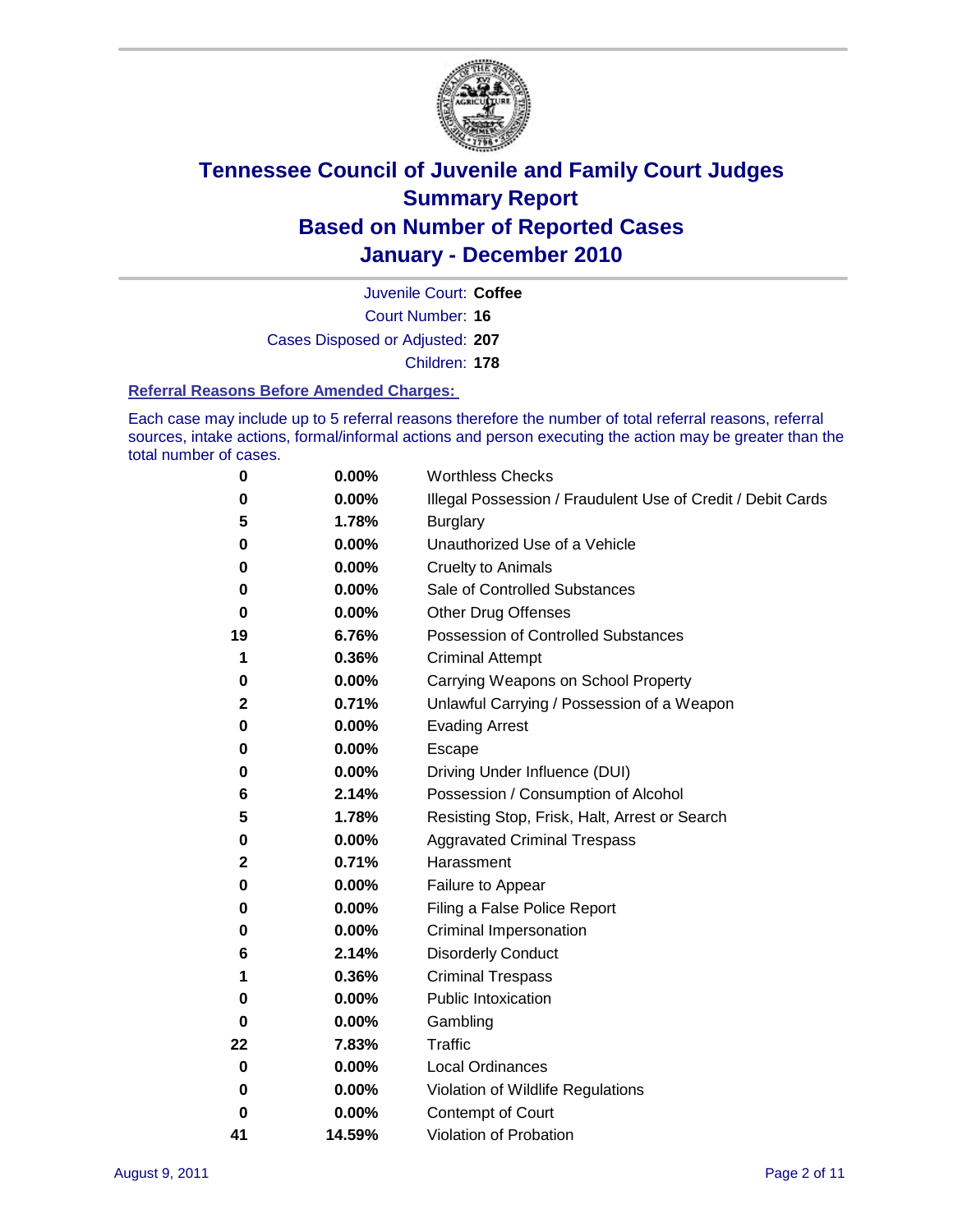

Court Number: **16** Juvenile Court: **Coffee** Cases Disposed or Adjusted: **207** Children: **178**

#### **Referral Reasons Before Amended Charges:**

Each case may include up to 5 referral reasons therefore the number of total referral reasons, referral sources, intake actions, formal/informal actions and person executing the action may be greater than the total number of cases.

| 281         | 100.00%  | <b>Total Referrals</b>                 |
|-------------|----------|----------------------------------------|
| $\bf{0}$    | 0.00%    | Other                                  |
| 0           | 0.00%    | <b>Consent to Marry</b>                |
| 0           | 0.00%    | <b>Request for Medical Treatment</b>   |
| 0           | 0.00%    | <b>Child Support</b>                   |
| 0           | 0.00%    | Paternity / Legitimation               |
| 0           | 0.00%    | Visitation                             |
| 0           | 0.00%    | Custody                                |
| 0           | 0.00%    | <b>Foster Care Review</b>              |
| 0           | $0.00\%$ | <b>Administrative Review</b>           |
| 0           | 0.00%    | <b>Judicial Review</b>                 |
| 4           | 1.42%    | Violation of Informal Adjustment       |
| 0           | $0.00\%$ | <b>Violation of Pretrial Diversion</b> |
| 0           | 0.00%    | Termination of Parental Rights         |
| 0           | 0.00%    | Dependency / Neglect                   |
| 0           | 0.00%    | <b>Physically Abused Child</b>         |
| 0           | 0.00%    | Sexually Abused Child                  |
| 2           | 0.71%    | Violation of Curfew                    |
| 0           | 0.00%    | Violation of a Valid Court Order       |
| $\mathbf 2$ | 0.71%    | Possession of Tobacco Products         |
| 0           | 0.00%    | Out-of-State Runaway                   |
| 6           | 2.14%    | In-State Runaway                       |
| 9           | 3.20%    | Truancy                                |
| 43          | 15.30%   | <b>Unruly Behavior</b>                 |
| 0           | 0.00%    | <b>Violation of Aftercare</b>          |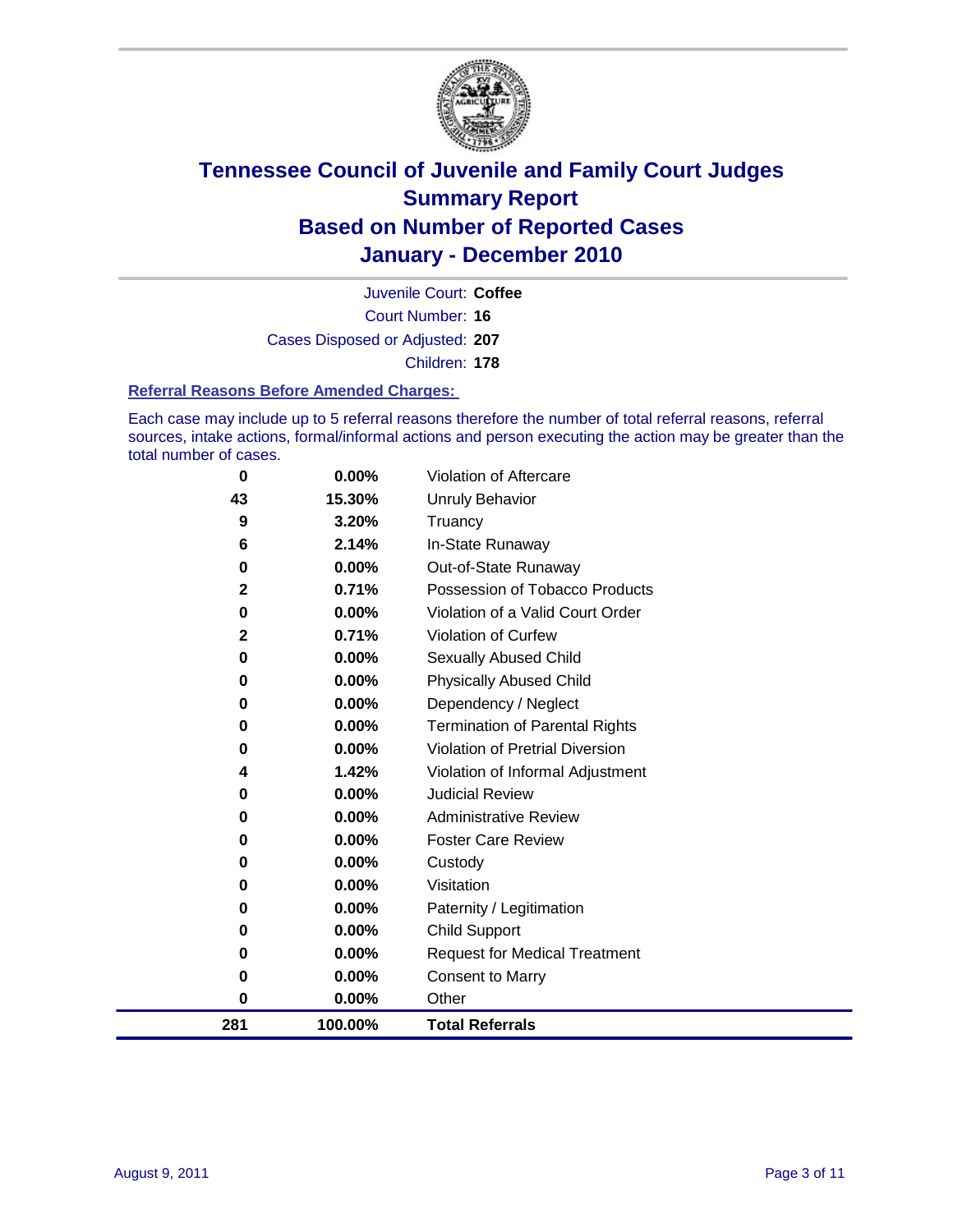

|                            |                                 | Juvenile Court: Coffee            |
|----------------------------|---------------------------------|-----------------------------------|
|                            |                                 | <b>Court Number: 16</b>           |
|                            | Cases Disposed or Adjusted: 207 |                                   |
|                            |                                 | Children: 178                     |
| <b>Referral Sources: 1</b> |                                 |                                   |
| 192                        | 68.33%                          | Law Enforcement                   |
| 30                         | 10.68%                          | Parents                           |
| 0                          | 0.00%                           | <b>Relatives</b>                  |
| 0                          | 0.00%                           | Self                              |
| 13                         | 4.63%                           | School                            |
| 0                          | 0.00%                           | <b>CSA</b>                        |
| 14                         | 4.98%                           | <b>DCS</b>                        |
| 0                          | 0.00%                           | <b>Other State Department</b>     |
| 0                          | 0.00%                           | <b>District Attorney's Office</b> |
| 32                         | 11.39%                          | <b>Court Staff</b>                |
| 0                          | 0.00%                           | Social Agency                     |
| 0                          | 0.00%                           | <b>Other Court</b>                |
| 0                          | 0.00%                           | Victim                            |
| 0                          | 0.00%                           | Child & Parent                    |
| 0                          | 0.00%                           | Hospital                          |
| 0                          | 0.00%                           | Unknown                           |
| 0                          | 0.00%                           | Other                             |
| 281                        | 100.00%                         | <b>Total Referral Sources</b>     |

### **Age of Child at Referral: 2**

| 178 | 100.00%  | <b>Total Child Count</b> |
|-----|----------|--------------------------|
| 0   | $0.00\%$ | <b>Unknown</b>           |
| 0   | 0.00%    | Ages 19 and Over         |
| 69  | 38.76%   | Ages 17 through 18       |
| 75  | 42.13%   | Ages 15 through 16       |
| 28  | 15.73%   | Ages 13 through 14       |
| 5   | 2.81%    | Ages 11 through 12       |
| 1   | 0.56%    | Ages 10 and Under        |
|     |          |                          |

<sup>1</sup> If different than number of Referral Reasons (281), verify accuracy of your court's data.

<sup>2</sup> One child could be counted in multiple categories, verify accuracy of your court's data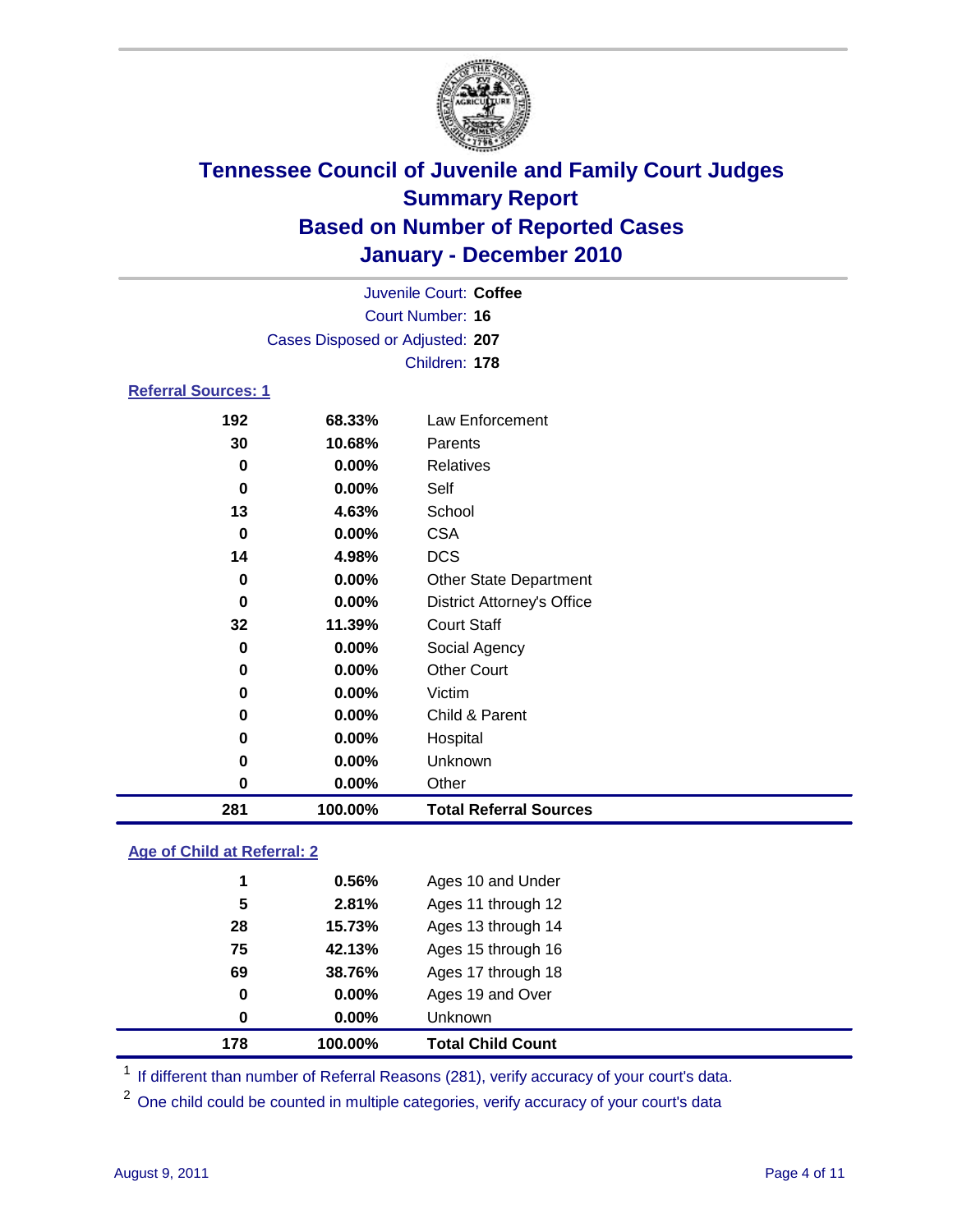

| Juvenile Court: Coffee                  |                                 |                          |  |  |  |
|-----------------------------------------|---------------------------------|--------------------------|--|--|--|
| <b>Court Number: 16</b>                 |                                 |                          |  |  |  |
|                                         | Cases Disposed or Adjusted: 207 |                          |  |  |  |
|                                         |                                 | Children: 178            |  |  |  |
| Sex of Child: 1                         |                                 |                          |  |  |  |
| 115                                     | 64.61%                          | Male                     |  |  |  |
| 63                                      | 35.39%                          | Female                   |  |  |  |
| $\mathbf 0$                             | 0.00%                           | Unknown                  |  |  |  |
| 178                                     | 100.00%                         | <b>Total Child Count</b> |  |  |  |
| Race of Child: 1                        |                                 |                          |  |  |  |
| 164                                     | 92.13%                          | White                    |  |  |  |
| 14                                      | 7.87%                           | African American         |  |  |  |
| 0                                       | 0.00%                           | Native American          |  |  |  |
| 0                                       | 0.00%                           | Asian                    |  |  |  |
| 0                                       | 0.00%                           | Mixed                    |  |  |  |
| $\mathbf 0$                             | 0.00%                           | Unknown                  |  |  |  |
| 178                                     | 100.00%                         | <b>Total Child Count</b> |  |  |  |
| <b>Hispanic Origin: 1</b>               |                                 |                          |  |  |  |
| 3                                       | 1.69%                           | Yes                      |  |  |  |
| 175                                     | 98.31%                          | <b>No</b>                |  |  |  |
| $\bf{0}$                                | 0.00%                           | Unknown                  |  |  |  |
| 178                                     | 100.00%                         | <b>Total Child Count</b> |  |  |  |
| <b>School Enrollment of Children: 1</b> |                                 |                          |  |  |  |
| 177                                     | 99.44%                          | Yes                      |  |  |  |
| 1                                       | 0.56%                           | No                       |  |  |  |
| $\mathbf 0$                             | 0.00%                           | Unknown                  |  |  |  |
| 178                                     | 100.00%                         | <b>Total Child Count</b> |  |  |  |

One child could be counted in multiple categories, verify accuracy of your court's data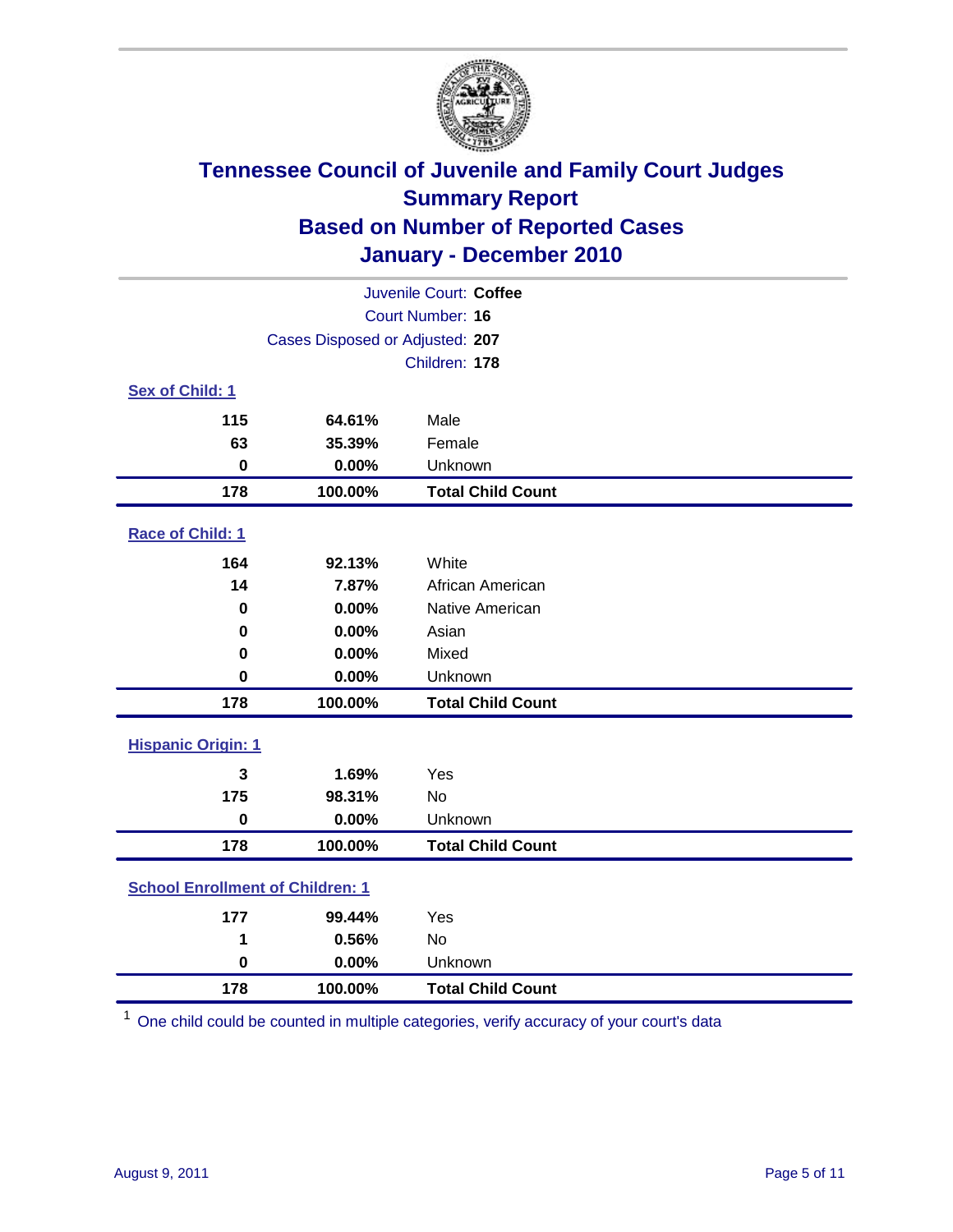

Court Number: **16** Juvenile Court: **Coffee** Cases Disposed or Adjusted: **207** Children: **178**

### **Living Arrangement of Child at Time of Referral: 1**

| 178 | 100.00%  | <b>Total Child Count</b>     |
|-----|----------|------------------------------|
| 0   | 0.00%    | Other                        |
| 0   | 0.00%    | Unknown                      |
| 0   | $0.00\%$ | Independent                  |
| 0   | 0.00%    | In an Institution            |
| 0   | $0.00\%$ | In a Residential Center      |
| 2   | 1.12%    | In a Group Home              |
| 0   | $0.00\%$ | With Foster Family           |
| 4   | 2.25%    | <b>With Adoptive Parents</b> |
| 12  | 6.74%    | <b>With Relatives</b>        |
| 0   | 0.00%    | With Father                  |
| 72  | 40.45%   | With Mother                  |
| 14  | 7.87%    | With Mother and Stepfather   |
| 0   | $0.00\%$ | With Father and Stepmother   |
| 74  | 41.57%   | With Both Biological Parents |
|     |          |                              |

### **Type of Detention: 2**

| 207              | 100.00%  | <b>Total Detention Count</b> |  |
|------------------|----------|------------------------------|--|
| $\boldsymbol{0}$ | 0.00%    | Other                        |  |
| 194              | 93.72%   | Does Not Apply               |  |
| $\bf{0}$         | $0.00\%$ | Unknown                      |  |
| 0                | $0.00\%$ | Psychiatric Hospital         |  |
| 0                | 0.00%    | Jail - No Separation         |  |
| 0                | $0.00\%$ | Jail - Partial Separation    |  |
| 0                | $0.00\%$ | Jail - Complete Separation   |  |
| 13               | 6.28%    | Juvenile Detention Facility  |  |
| 0                | $0.00\%$ | Non-Secure Placement         |  |
|                  |          |                              |  |

<sup>1</sup> One child could be counted in multiple categories, verify accuracy of your court's data

<sup>2</sup> If different than number of Cases (207) verify accuracy of your court's data.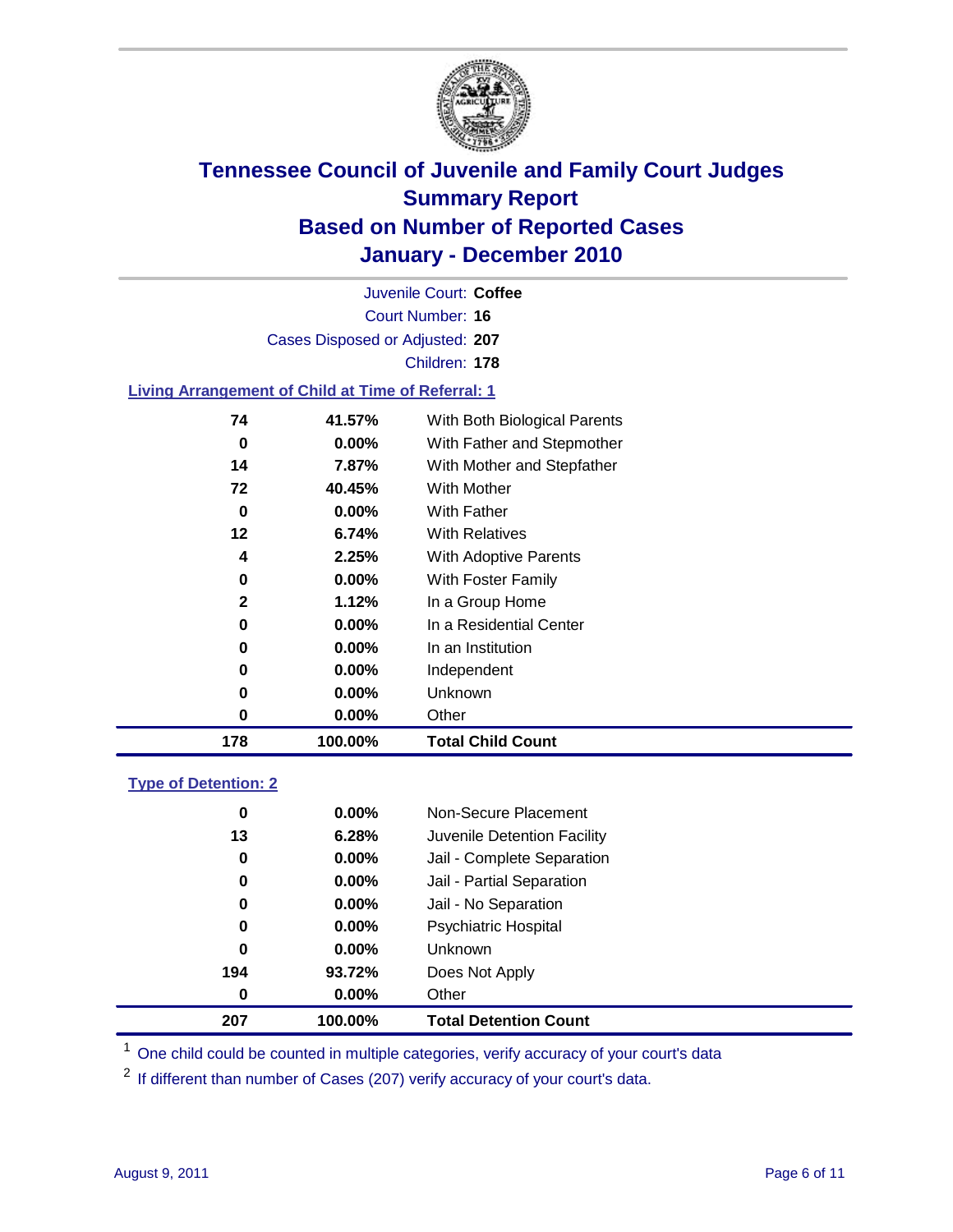

|                                                    | Juvenile Court: Coffee          |                                      |  |  |  |
|----------------------------------------------------|---------------------------------|--------------------------------------|--|--|--|
|                                                    | Court Number: 16                |                                      |  |  |  |
|                                                    | Cases Disposed or Adjusted: 207 |                                      |  |  |  |
|                                                    | Children: 178                   |                                      |  |  |  |
| <b>Placement After Secure Detention Hearing: 1</b> |                                 |                                      |  |  |  |
| 0                                                  | 0.00%                           | Returned to Prior Living Arrangement |  |  |  |
| 1                                                  | 0.48%                           | Juvenile Detention Facility          |  |  |  |
|                                                    | 0.48%                           | Jail                                 |  |  |  |
| 0                                                  | 0.00%                           | Shelter / Group Home                 |  |  |  |
| 0                                                  | 0.00%                           | <b>Foster Family Home</b>            |  |  |  |
| 0                                                  | 0.00%                           | <b>Psychiatric Hospital</b>          |  |  |  |
| 0                                                  | 0.00%                           | Unknown                              |  |  |  |
| 205                                                | 99.03%                          | Does Not Apply                       |  |  |  |
| 0                                                  | 0.00%                           | Other                                |  |  |  |
| 207                                                | 100.00%                         | <b>Total Placement Count</b>         |  |  |  |
| <b>Intake Actions: 2</b>                           |                                 |                                      |  |  |  |
|                                                    |                                 |                                      |  |  |  |
| 258                                                | 91.81%                          | <b>Petition Filed</b>                |  |  |  |
| $\bf{0}$                                           | 0.00%                           | <b>Motion Filed</b>                  |  |  |  |
| 23                                                 | 8.19%                           | <b>Citation Processed</b>            |  |  |  |
| 0                                                  | 0.00%                           | Notification of Paternity Processed  |  |  |  |
| 0                                                  | 0.00%                           | Scheduling of Judicial Review        |  |  |  |
| $\bf{0}$                                           | 0.00%                           | Scheduling of Administrative Review  |  |  |  |
| 0                                                  | 0.00%                           | Scheduling of Foster Care Review     |  |  |  |
| $\bf{0}$                                           | 0.00%                           | Unknown                              |  |  |  |
| 0                                                  | 0.00%                           | Does Not Apply                       |  |  |  |
| 0                                                  | 0.00%                           | Other                                |  |  |  |
| 281                                                | 100.00%                         | <b>Total Intake Count</b>            |  |  |  |

<sup>1</sup> If different than number of Cases (207) verify accuracy of your court's data.

<sup>2</sup> If different than number of Referral Reasons (281), verify accuracy of your court's data.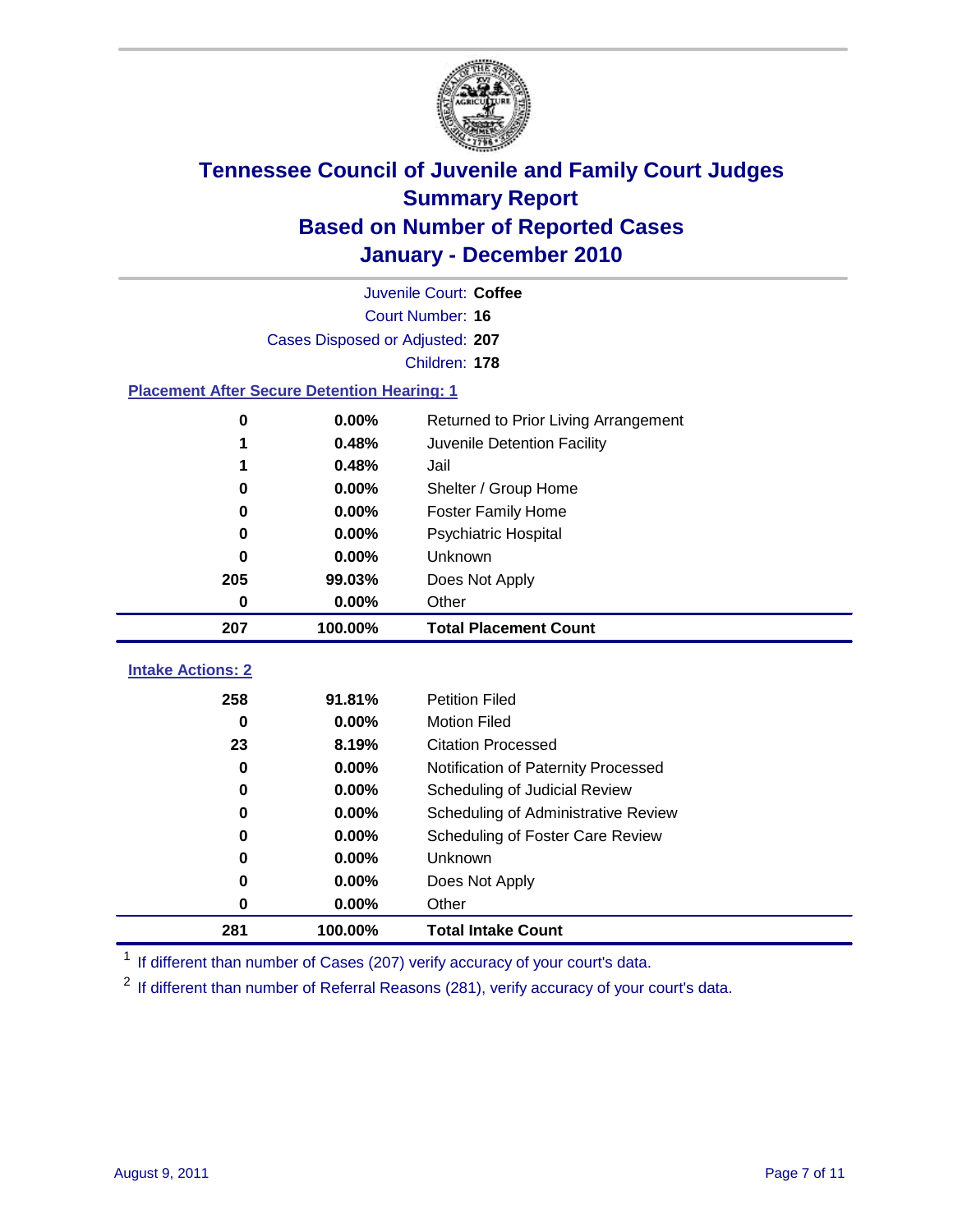

Court Number: **16** Juvenile Court: **Coffee** Cases Disposed or Adjusted: **207** Children: **178**

### **Last Grade Completed by Child: 1**

| $\bf{0}$                                | 0.00%    | Too Young for School         |  |
|-----------------------------------------|----------|------------------------------|--|
| $\bf{0}$                                | 0.00%    | Preschool                    |  |
| 0                                       | 0.00%    | Kindergarten                 |  |
| 0                                       | 0.00%    | 1st Grade                    |  |
| 0                                       | 0.00%    | 2nd Grade                    |  |
| 0                                       | $0.00\%$ | 3rd Grade                    |  |
| 0                                       | 0.00%    | 4th Grade                    |  |
| 4                                       | 2.25%    | 5th Grade                    |  |
| 4                                       | 2.25%    | 6th Grade                    |  |
| 10                                      | 5.62%    | 7th Grade                    |  |
| 23                                      | 12.92%   | 8th Grade                    |  |
| 38                                      | 21.35%   | 9th Grade                    |  |
| 52                                      | 29.21%   | 10th Grade                   |  |
| 37                                      | 20.79%   | 11th Grade                   |  |
| 3                                       | 1.69%    | 12th Grade                   |  |
| 0                                       | 0.00%    | Non-Graded Special Ed        |  |
| $\bf{0}$                                | 0.00%    | <b>GED</b>                   |  |
| 0                                       | 0.00%    | Graduated                    |  |
| 0                                       | 0.00%    | <b>Never Attended School</b> |  |
| 7                                       | 3.93%    | Unknown                      |  |
| 0                                       | 0.00%    | Other                        |  |
| 178                                     | 100.00%  | <b>Total Child Count</b>     |  |
| <b>Enrolled in Special Education: 1</b> |          |                              |  |

| 178                                   | 100.00%  | <b>Total Child Count</b> |  |  |
|---------------------------------------|----------|--------------------------|--|--|
| 0                                     | $0.00\%$ | Unknown                  |  |  |
| 158                                   | 88.76%   | No                       |  |  |
| 20                                    | 11.24%   | Yes                      |  |  |
| $\mathbf{r}$ only a  opposite example |          |                          |  |  |

One child could be counted in multiple categories, verify accuracy of your court's data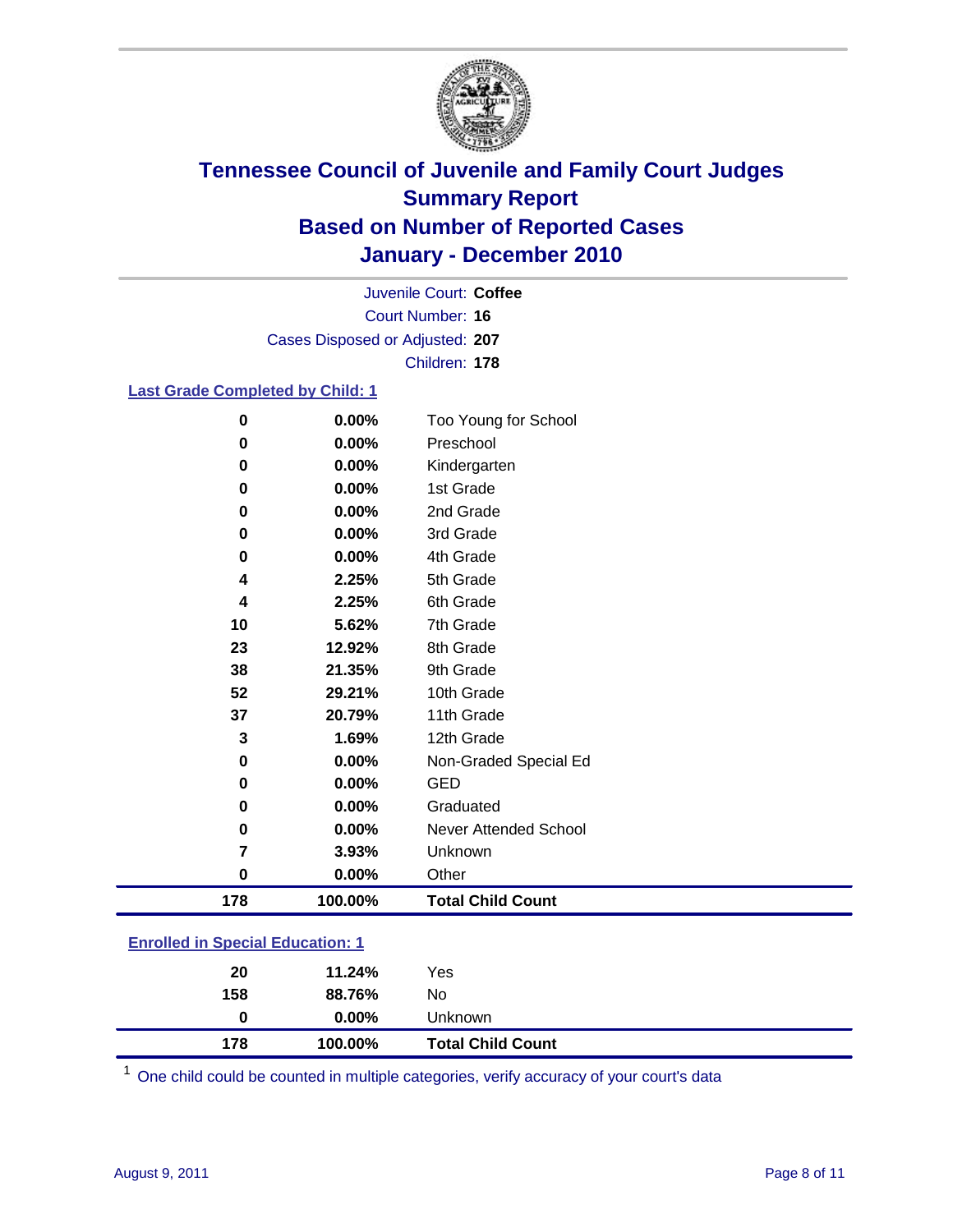

|                              | Juvenile Court: Coffee          |                           |  |  |
|------------------------------|---------------------------------|---------------------------|--|--|
| Court Number: 16             |                                 |                           |  |  |
|                              | Cases Disposed or Adjusted: 207 |                           |  |  |
|                              | Children: 178                   |                           |  |  |
| <b>Action Executed By: 1</b> |                                 |                           |  |  |
| 280                          | 99.64%                          | Judge                     |  |  |
| 0                            | $0.00\%$                        | Magistrate                |  |  |
| 1                            | 0.36%                           | <b>YSO</b>                |  |  |
| 0                            | $0.00\%$                        | Other                     |  |  |
| 0                            | $0.00\%$                        | Unknown                   |  |  |
| 281                          | 100.00%                         | <b>Total Action Count</b> |  |  |

### **Formal / Informal Actions: 1**

| 80  | 28.47%   | Dismissed                                        |
|-----|----------|--------------------------------------------------|
| 0   | $0.00\%$ | Retired / Nolle Prosequi                         |
| 103 | 36.65%   | <b>Complaint Substantiated Delinquent</b>        |
| 42  | 14.95%   | <b>Complaint Substantiated Status Offender</b>   |
| 0   | $0.00\%$ | <b>Complaint Substantiated Dependent/Neglect</b> |
| 0   | $0.00\%$ | <b>Complaint Substantiated Abused</b>            |
| 0   | $0.00\%$ | <b>Complaint Substantiated Mentally III</b>      |
| 52  | 18.51%   | Informal Adjustment                              |
| 0   | $0.00\%$ | <b>Pretrial Diversion</b>                        |
| 0   | $0.00\%$ | <b>Transfer to Adult Court Hearing</b>           |
| 4   | 1.42%    | Charges Cleared by Transfer to Adult Court       |
| 0   | $0.00\%$ | <b>Special Proceeding</b>                        |
| 0   | $0.00\%$ | <b>Review Concluded</b>                          |
| 0   | $0.00\%$ | Case Held Open                                   |
| 0   | $0.00\%$ | Other                                            |
| 0   | $0.00\%$ | <b>Unknown</b>                                   |
| 281 | 100.00%  | <b>Total Action Count</b>                        |

<sup>1</sup> If different than number of Referral Reasons (281), verify accuracy of your court's data.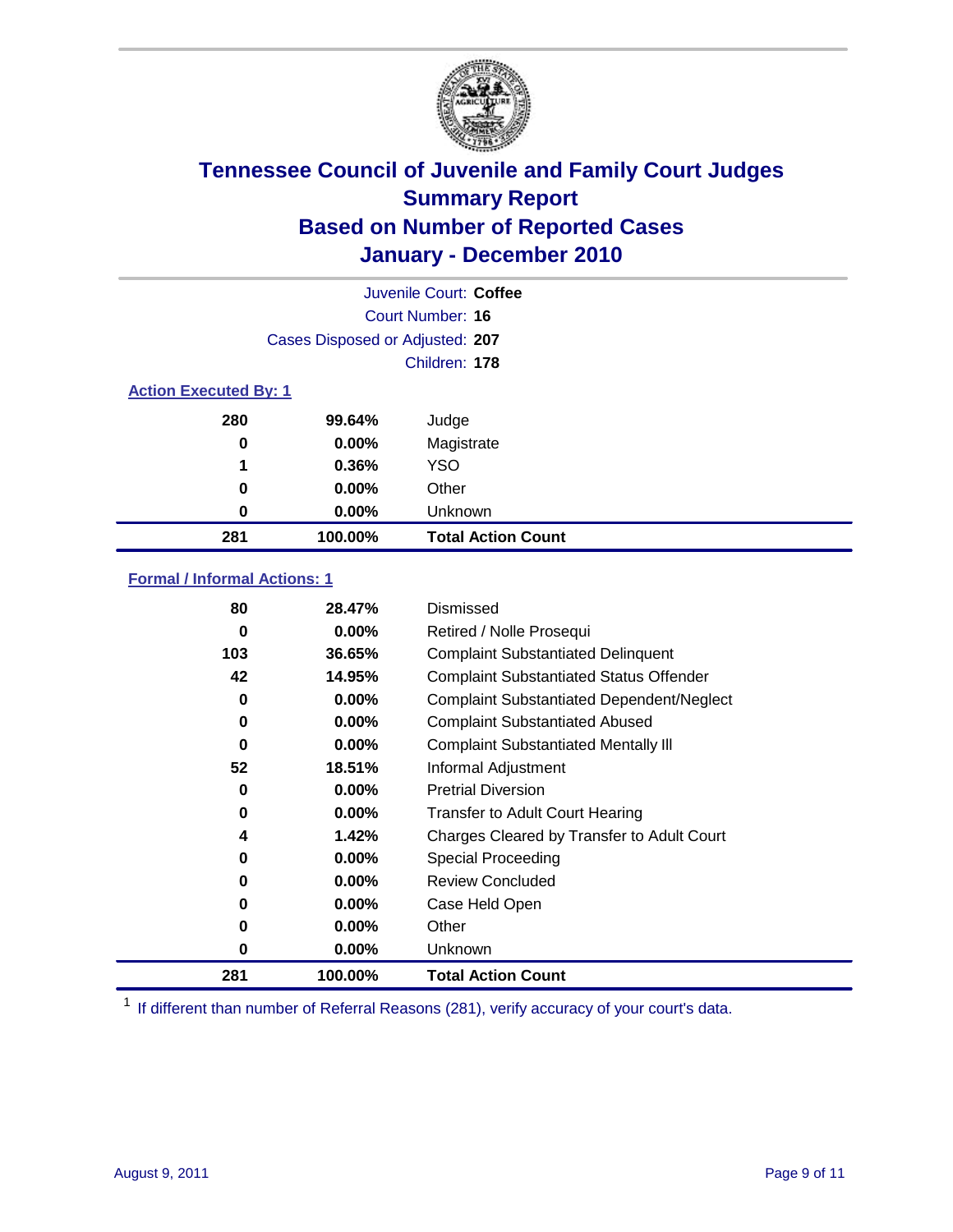

|                       |                                 | Juvenile Court: Coffee                                |
|-----------------------|---------------------------------|-------------------------------------------------------|
|                       |                                 | Court Number: 16                                      |
|                       | Cases Disposed or Adjusted: 207 |                                                       |
|                       |                                 | Children: 178                                         |
| <b>Case Outcomes:</b> |                                 | There can be multiple outcomes for one child or case. |
| 71                    | 16.06%                          | <b>Case Dismissed</b>                                 |
| 0                     | 0.00%                           | Case Retired or Nolle Prosequi                        |
| 0                     | 0.00%                           | Warned / Counseled                                    |
| 0                     | 0.00%                           | <b>Held Open For Review</b>                           |
| 100                   | 22.62%                          | Supervision / Probation to Juvenile Court             |
| 0                     | 0.00%                           | <b>Probation to Parents</b>                           |
| 0                     | 0.00%                           | Referral to Another Entity for Supervision / Service  |
| 13                    | 2.94%                           | Referred for Mental Health Counseling                 |
| 26                    | 5.88%                           | Referred for Alcohol and Drug Counseling              |
| 0                     | 0.00%                           | <b>Referred to Alternative School</b>                 |
| 0                     | 0.00%                           | Referred to Private Child Agency                      |
| 11                    | 2.49%                           | Referred to Defensive Driving School                  |
| 0                     | 0.00%                           | Referred to Alcohol Safety School                     |
| 0                     | 0.00%                           | Referred to Juvenile Court Education-Based Program    |
| 1                     | 0.23%                           | Driver's License Held Informally                      |
| 0                     | 0.00%                           | <b>Voluntary Placement with DMHMR</b>                 |
| 0                     | 0.00%                           | <b>Private Mental Health Placement</b>                |
| 0                     | 0.00%                           | <b>Private MR Placement</b>                           |
| 0                     | 0.00%                           | Placement with City/County Agency/Facility            |
| 0                     | 0.00%                           | Placement with Relative / Other Individual            |
| 12                    | 2.71%                           | Fine                                                  |
| 9                     | 2.04%                           | <b>Public Service</b>                                 |
| 15                    | 3.39%                           | Restitution                                           |
| 0                     | 0.00%                           | <b>Runaway Returned</b>                               |
| 2                     | 0.45%                           | No Contact Order                                      |
| 0                     | 0.00%                           | Injunction Other than No Contact Order                |
| 4                     | 0.90%                           | <b>House Arrest</b>                                   |
| 0                     | 0.00%                           | <b>Court Defined Curfew</b>                           |
| 0                     | 0.00%                           | Dismissed from Informal Adjustment                    |
| 0                     | 0.00%                           | <b>Dismissed from Pretrial Diversion</b>              |
| 0                     | 0.00%                           | Released from Probation                               |
| 1                     | 0.23%                           | <b>Transferred to Adult Court</b>                     |
| 0                     | $0.00\%$                        | <b>DMHMR Involuntary Commitment</b>                   |